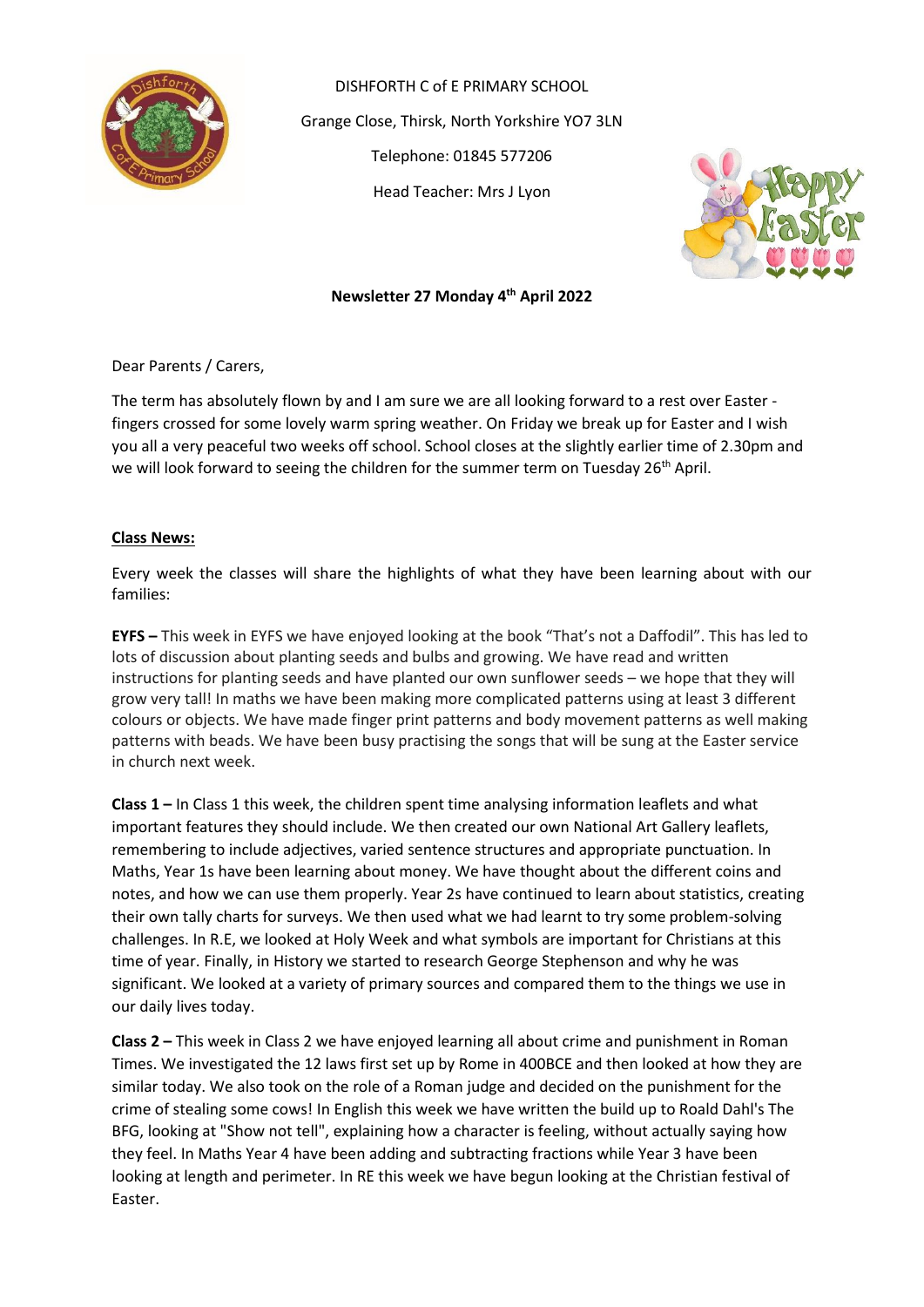**Class 3 –** This week Class 3 have been challenging themselves to research the features of narratives, analysing pieces of writing and looking at how writing impacts the audience. Next week, we are going to have a look at planning and writing our own narrative. In maths, Year 6 have been looking at ratio and Year 5 have been working out how to find the area of a compound shape. The children have all been enjoying practising our singing in music! In forest schools, they have designed an orienteering map from a birds-eye-view.

# **Baldersby St James Church – Wednesday 6th April**

Families are welcome to join us on Wednesday afternoon at Baldersby St James Church where the school, led by Year 5 pupils, will perform a short production of 'The Three Trees'. We will aim to start at 1.45pm and finish about 2.15pm. The children can either return to school on the buses or can be collected from Church. Please inform Mrs McBride in the school office if you are taking your child/ren from church – thank you.

Please note the following:

- Children being picked up from church need minimal bags/lunch boxes/water bottles
- At end of service all children must remain seated. Parents from each class will be invited one-year group at a time up the aisle to collect children who are going home. Teachers will hand over.

## **Staffing Update – Class 1 and Class 3**

Miss Paterson has had a change in personal circumstances with her partner gaining a promotion at work. This is resulting in a move to Edinburgh at May half term. We are all sad to see Miss Paterson go and we will miss her as part of our team – we wish her all the very best for the future.

I will be advertising for a new teacher to start in September. In the meantime, for the last half term of the school year, we will be welcoming back Mrs Sue Edwards to take Class 1. Mrs Edwards is a very experienced Key Stage 1 teacher who has taught at Dishforth CE Primary for a number of years in the past and knows the school well. Mrs Edwards will be making visits to the school after Easter to get to know the children and have a smooth handover.

I am delighted to announce that Miss Ungerechts is expecting a baby and is going on maternity leave at May half term. Mrs Carolyn Blyton will take Class 3 full time for the last half term of the school year and we will welcome Miss Ungerechts back in September.

**Promotional Dinner – Easter – Wednesday 6 th April**



Roast Chicken, Yorkshire Pudding and Sage and Onion Stuffing with Roast or Mashed Potatoes, Gravy, Broccoli and Sweetcorn

Followed by

Chocolate Fudge Pudding and Chocolate Sauce

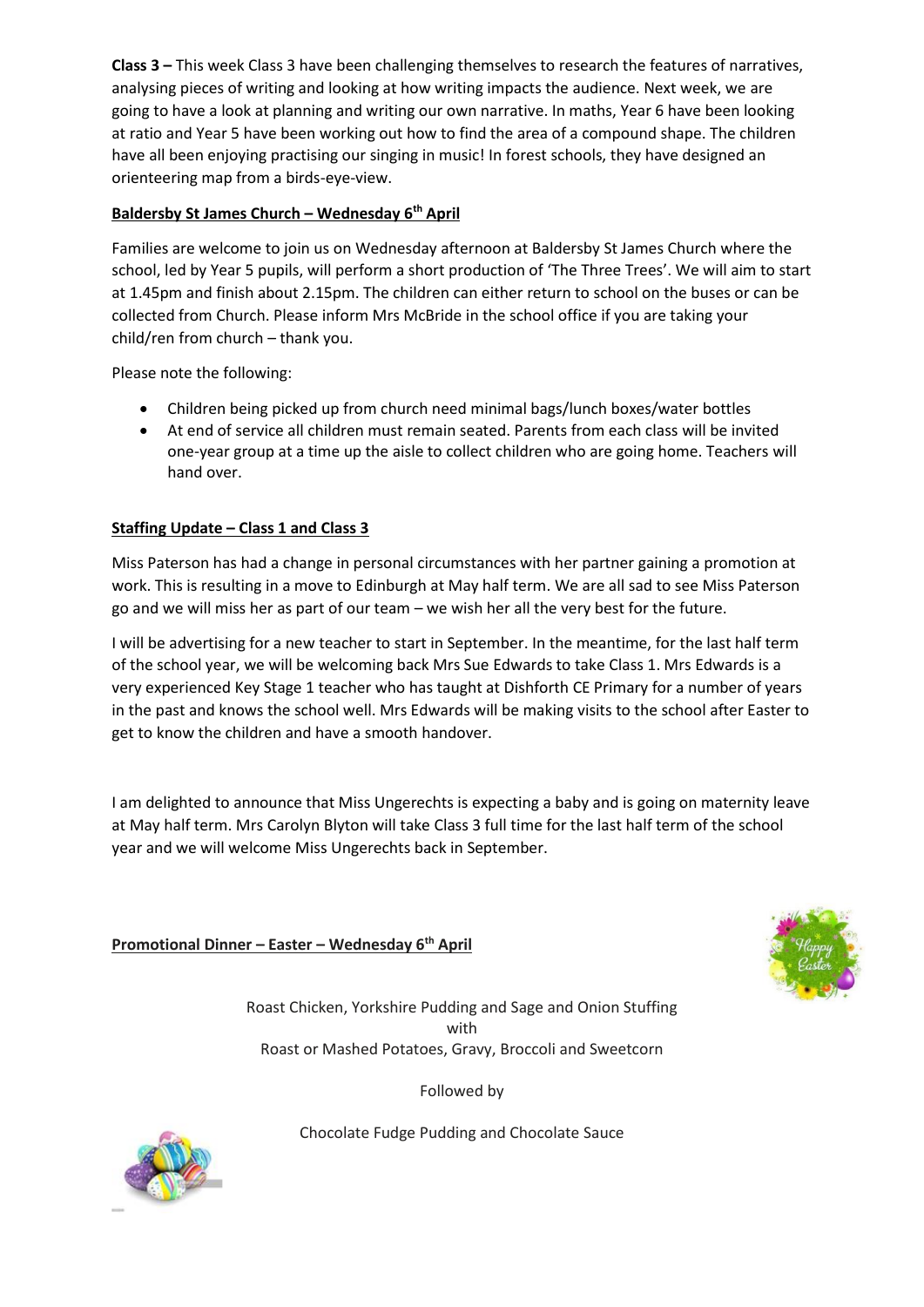### **Hard-boiled eggs – Friday 8th April**

On Friday 8<sup>th</sup> April we would like all the children to bring in a hard-boiled egg to decorate (I recommend they each bring in two eggs to allow for breakages!) – there will be a range of materials for the children to use on the day to decorate their egg.

Friday  $8<sup>th</sup>$  April – school finishes at 2.30pm for the Easter Holidays

### **Update Covid Guidance – for your information**

All COVID-specific guidance for education settings has been removed and is now contained within ["](https://www.gov.uk/government/publications/health-protection-in-schools-and-other-childcare-facilities)health [protection](https://www.gov.uk/government/publications/health-protection-in-schools-and-other-childcare-facilities) in schools and other [childcare](https://www.gov.uk/government/publications/health-protection-in-schools-and-other-childcare-facilities) facilities" generic guidance.

General COVID-19 guidance has also been updated and can be found here People with [symptoms](https://www.gov.uk/guidance/people-with-symptoms-of-a-respiratory-infection-including-covid-19#what-to-do-if-you-are-a-close-contact-of-someone-who-has-had-a-positive-test-result-for-covid-19) of a respiratory infection including COVID-19 - GOV.UK [\(www.gov.uk\)](https://www.gov.uk/guidance/people-with-symptoms-of-a-respiratory-infection-including-covid-19#what-to-do-if-you-are-a-close-contact-of-someone-who-has-had-a-positive-test-result-for-covid-19)

#### **PE and Forest Schools after Easter**

After the Easter holidays, the classes will have PE on the following days. Please ensure that the children have their outdoor PE kit with them: plain white t-shirt, navy / black shorts and trainers. Children can also have a navy / black track suit as well.

- EYFS Monday and Wednesday
- Class 1 Monday and Thursday
- Class 2 Thursday and Friday
- Class 3 Monday and Wednesday

#### **Forest Schools – Class 1 after Easter**

Forest School is an inspiring process which is a specialised approach that aims to develop confidence and self-esteem through hands-on learning outside.

Children in Class 1 are going to be undertaking Forest Schools this half term on a Monday. Please can children bring into school a waterproof coat, tracksuit bottoms and trainers / wellies – something that you don't mind getting wet and dirty!!

#### **Friends of Dishforth**

Attached to the newsletter is the Friends of Dishforth letter regarding the forthcoming Auction of Promises. If you are able to offer a promise, please fill in the form and return it to the School Office by the  $26<sup>th</sup>$  April – thank you!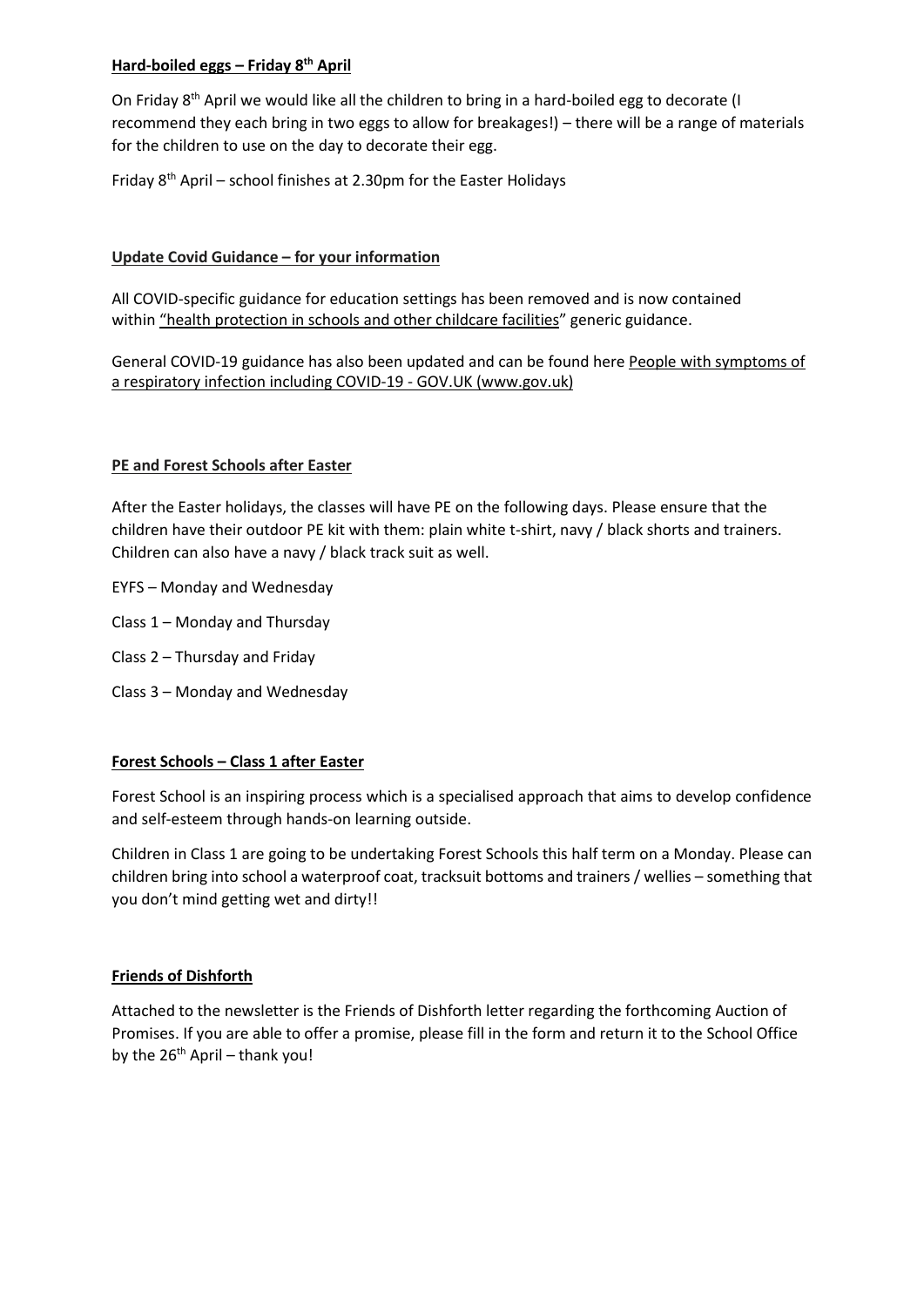#### **Nursery Places – register**

If you have a child under the age of 3 and you are interested in having a nursery place for them here at Dishforth Primary, please register your interest with Mrs McBride in the school office. This will help us with forward planning of numbers – thank you.

## **School Uniform**

A polite reminder that children need to wear school shoes as part of their uniform. In summer, girls can wear red and white checked dresses. Again, school shoes are part of the summer uniform as opposed to open-toe sandals. Children still need practical footwear for school that protects their feet, allows them to move about and climb on trim trails!

#### **AWARDS**

#### **Celebration Assembly**

On Friday, we had our Celebration Assembly. This week the following children were given our weekly awards;

## **Ribbons**



**EYFS** – The class ribbon this week goes to some who has worked very hard listening to and following instructions during our PE session – well done Edmund!

**Class 1 -** The ribbon this week goes to someone for displaying perseverance within her writing task - well done Katie!

**Class 2 –** The ribbon this week goes to someone who has worked ever so hard to prepare for the play - they have really stepped up to the mark. Their behaviour around school is always good and they greet everyone with a cheery hello each morning. Well done, Isla!

**Class 3** – The ribbon this week, is going to someone who has been trying extremely hard on their attitude in the classroom. A massive well done to George!

#### **Values in Action**

This week our Values Award goes to someone for demonstrating our school values of compassion.

This person has been nominated because whenever you are down or alone she will come and talk to you and comfort you at break.



The award goes to Lily A who was nominated by Gracie.

Well done, Lily!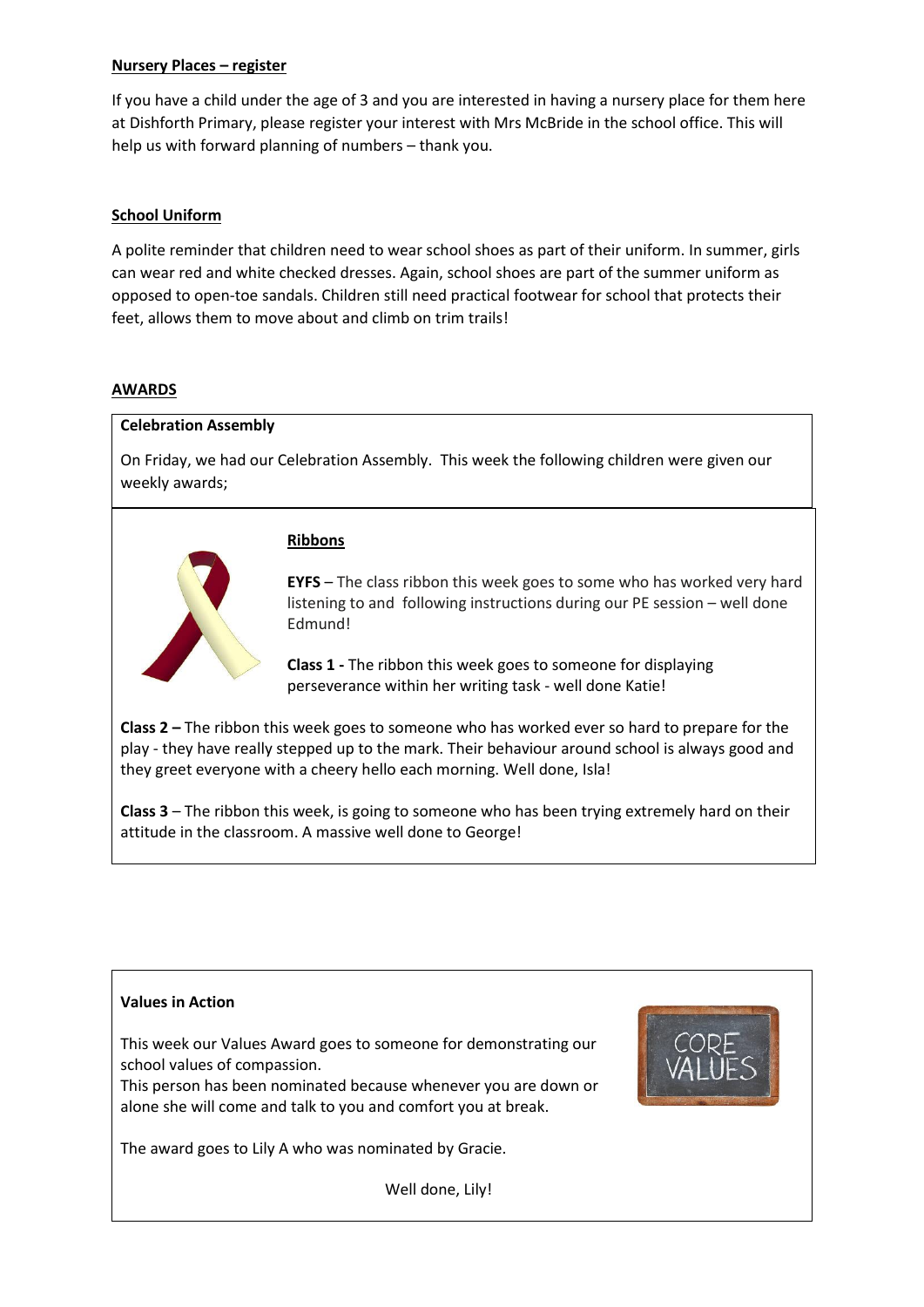# **On behalf of all the staff, may we wish you all a very Happy Easter!**

# **We will look forward to seeing you all on Tuesday 26th April.**

# Kind regards,

J M Lyon - Head Teacher

# **Diary Dates**

| <b>April 2022</b> |                                                                                                                    |  |  |  |  |
|-------------------|--------------------------------------------------------------------------------------------------------------------|--|--|--|--|
| 6/4/22            | Afternoon - Baldersby Church - whole school - parents invited 1.45pm<br>start                                      |  |  |  |  |
| 8/4/22            | Break-up for Easter at 2.30pm                                                                                      |  |  |  |  |
| 25/4/22           | <b>TRAINING DAY</b>                                                                                                |  |  |  |  |
| 26/4/22           | School open for the summer term                                                                                    |  |  |  |  |
| 28/4/22           | RE-SCHEDULED PERFORMANCE OF PEACE CHILD BY CLASS 2 AT 6PM                                                          |  |  |  |  |
| 29/4/22           | RE-SCHEDULED PERFORMANCE OF PEACE CHILD BY CLASS 2 AT 9.15AM                                                       |  |  |  |  |
| <b>May 2022</b>   |                                                                                                                    |  |  |  |  |
| 2/5/22            | May Day $-$ school closed for the day                                                                              |  |  |  |  |
| 9/5/22            | Year 6 SAT week                                                                                                    |  |  |  |  |
| 27/5/22           | Platinum Jubilee celebration afternoon - further details to follow                                                 |  |  |  |  |
|                   | Break-up for May half term                                                                                         |  |  |  |  |
| <b>June 2022</b>  |                                                                                                                    |  |  |  |  |
| 6/6/22            | School open                                                                                                        |  |  |  |  |
| 7-9 June          | Class 3 residential                                                                                                |  |  |  |  |
| 13/6/22           | <b>EYFS Balance Bikes</b>                                                                                          |  |  |  |  |
| 15/6/22           | Workshop - PE                                                                                                      |  |  |  |  |
| 24/6/22           | TRAINING DAY - SCHOOL CLOSED FOR ONE DAY                                                                           |  |  |  |  |
| 27/6/22           | Year 6 Leaver's Service, All Saints Church, Northallerton                                                          |  |  |  |  |
|                   | (this is for Year 6 children only as it is a Diocesan event involving Year 6<br>children from a number of schools) |  |  |  |  |
| 30/6/22           | Year 5 enrichment day at Thirsk High School                                                                        |  |  |  |  |
|                   |                                                                                                                    |  |  |  |  |
| <b>July 2022</b>  |                                                                                                                    |  |  |  |  |
| 20/7/22           | Year 6 Leavers' Service in school 2pm - parents welcome                                                            |  |  |  |  |
| 22/7/22           | Break-up for summer holidays at 2.30pm                                                                             |  |  |  |  |
| September 2022    |                                                                                                                    |  |  |  |  |